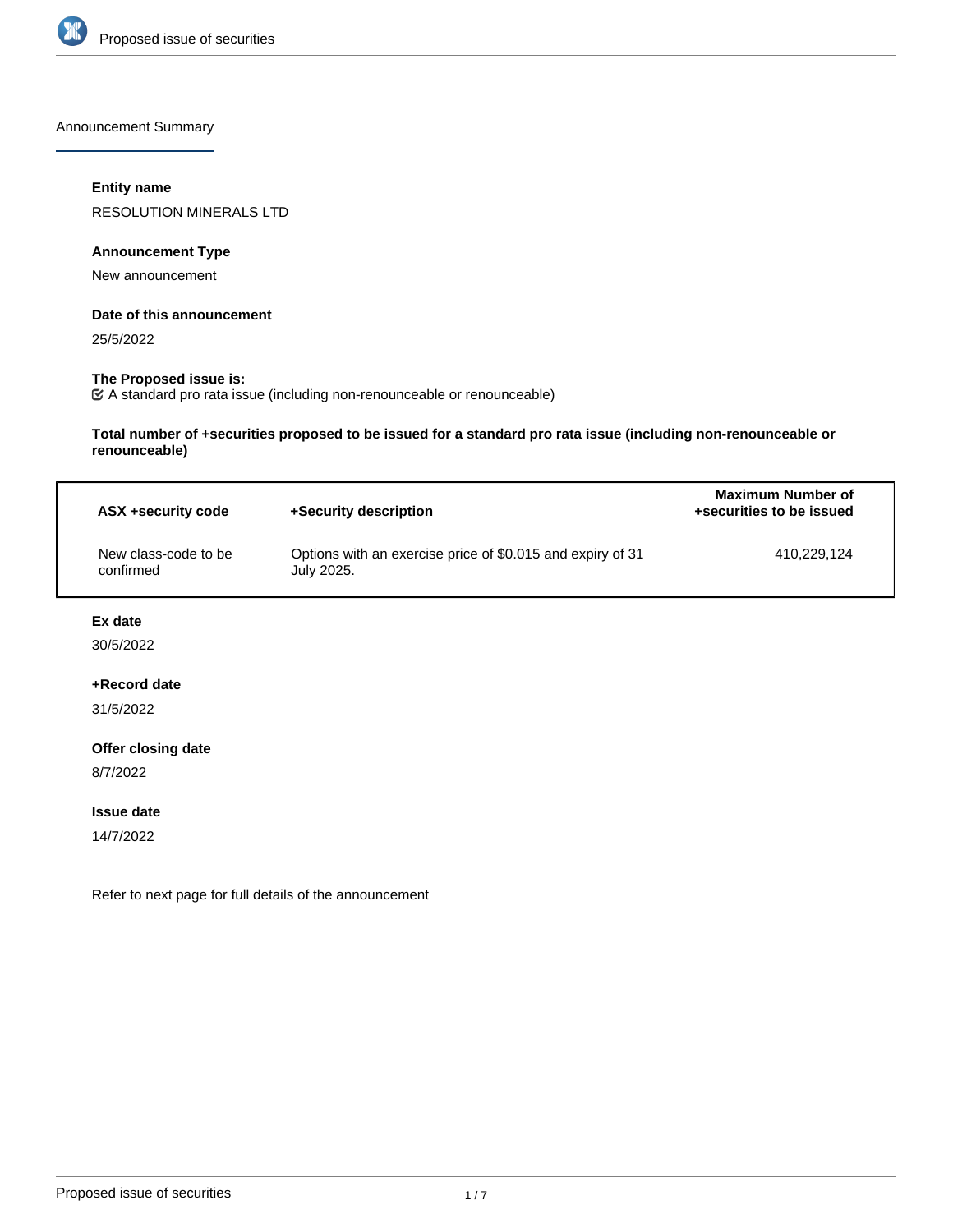

#### Part 1 - Entity and announcement details

#### **1.1 Name of +Entity**

RESOLUTION MINERALS LTD

We (the entity named above) give ASX the following information about a proposed issue of +securities and, if ASX agrees to +quote any of the +securities (including any rights) on a +deferred settlement basis, we agree to the matters set out in Appendix 3B of the ASX Listing Rules.

If the +securities are being offered under a +disclosure document or +PDS and are intended to be quoted on ASX, we also apply for quotation of all of the +securities that may be issued under the +disclosure document or +PDS on the terms set out in Appendix 2A of the ASX Listing Rules (on the understanding that once the final number of +securities issued under the +disclosure document or +PDS is known, in accordance with Listing Rule 3.10.3C, we will complete and lodge with ASX an Appendix 2A online form notifying ASX of their issue and applying for their quotation).

**1.2 Registered Number Type**

**Registration Number**

ABN

99617789732

**1.3 ASX issuer code**

RML

**1.4 The announcement is** New announcement

### **1.5 Date of this announcement**

25/5/2022

#### **1.6 The Proposed issue is:**

A standard +pro rata issue (non-renounceable or renounceable)

# **1.6a The proposed standard +pro rata issue is:**

 $E + \text{Non-renounceable}$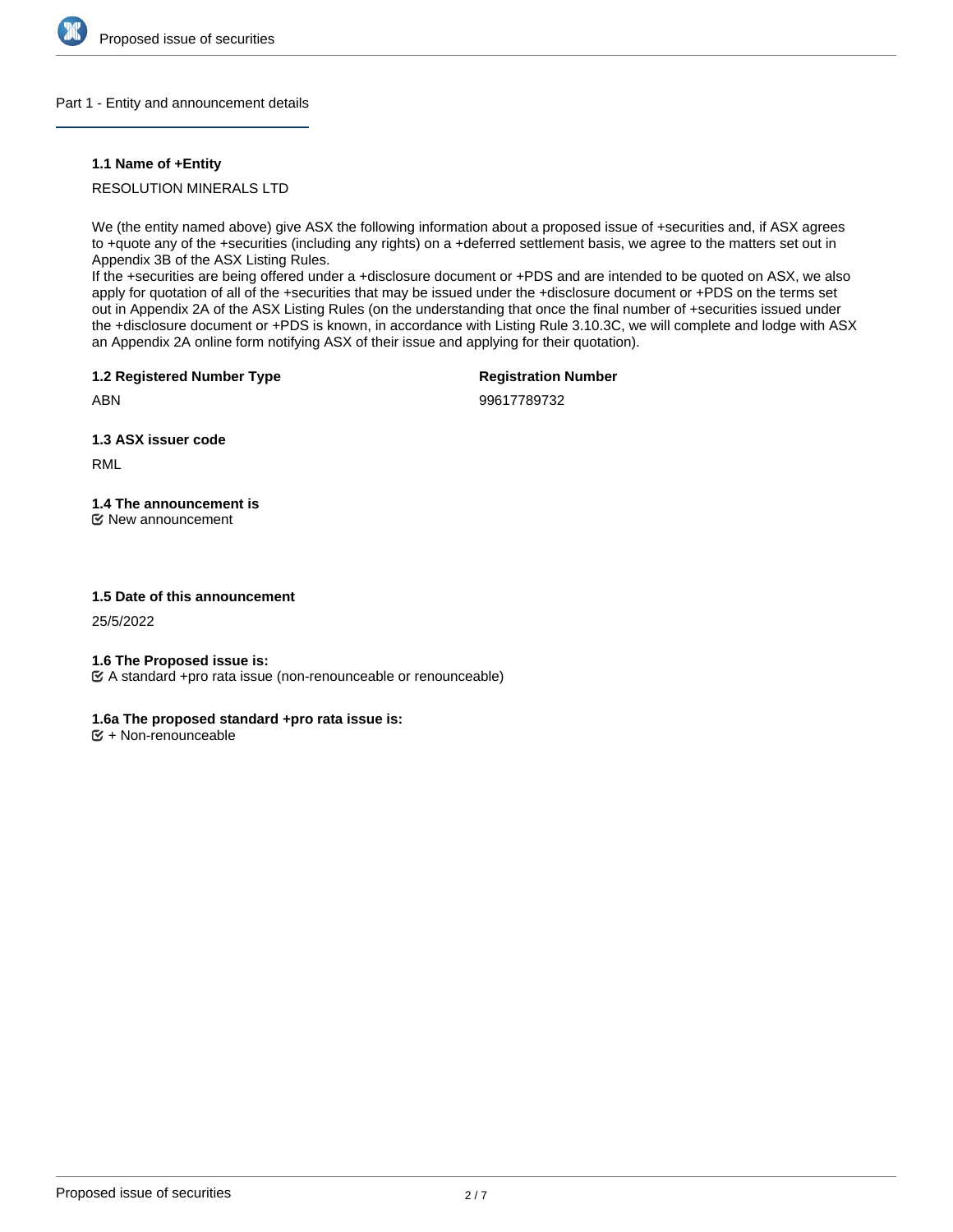

Part 3 - Details of proposed entitlement offer issue

Part 3A - Conditions

**3A.1 Do any external approvals need to be obtained or other conditions satisfied before the entitlement offer can proceed on an unconditional basis?**

No

Part 3B - Offer details

**Class or classes of +securities that will participate in the proposed issue and class or classes of +securities proposed to be issued**

**ASX +security code and description**

RML : ORDINARY FULLY PAID

**Is the proposed security a 'New class' (+securities in a class that is not yet quoted or recorded by ASX) or an 'Existing class' (additional securities in a class that is already quoted or recorded by ASX)?**  $E$  New class

**Will the proposed issue of this +security include an offer of attaching +securities?**  $C$  No  $C$  Yes

**If the entity has quoted company options, do the terms entitle option holders to participate on exercise?**

Details of +securities proposed to be issued

**ISIN Code (if Issuer is a foreign company and +securities are non CDIs)**

**ISIN Code for the entitlement or right to participate in a non-renounceable issue (if Issuer is foreign company and +securities are non CDIs)**

| Have you received confirmation from Will the entity be seeking quotation<br>ASX that the terms of the proposed<br>+securities are appropriate and<br>equitable under listing rule 6.1?<br>$\mathfrak{C}$ Yes | of the 'new' class of +securities on<br>ASX?<br>$\alpha$ Yes          |
|--------------------------------------------------------------------------------------------------------------------------------------------------------------------------------------------------------------|-----------------------------------------------------------------------|
| ASX +security code                                                                                                                                                                                           | +Security description                                                 |
| New class-code to be confirmed                                                                                                                                                                               | Options with an exercise price of \$0.015 and expiry of 31 July 2025. |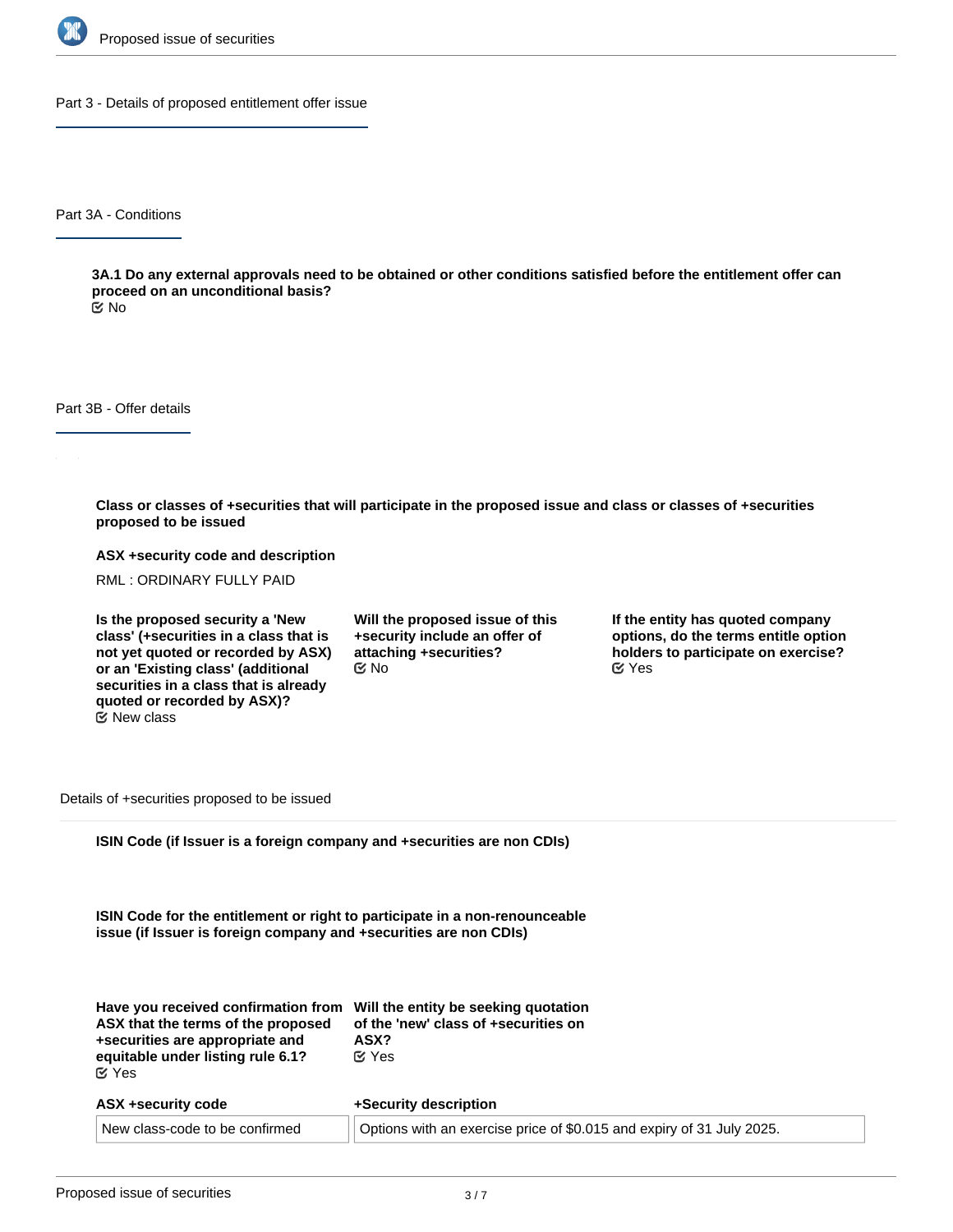

# **+Security type**

**Options** 

# **Offer ratio (ratio to existing holdings at which the proposed +securities will be issued)**

| The quantity of additional +securities For a given quantity of +securities<br>to be issued | held                                                                            |
|--------------------------------------------------------------------------------------------|---------------------------------------------------------------------------------|
| 1                                                                                          | 2                                                                               |
| What will be done with fractional<br>entitlements?                                         | Maximum number of +securities<br>proposed to be issued (subject to<br>rounding) |
| Fractions rounded up to the next                                                           | 410.229.124                                                                     |

whole number

# **Offer price details for retail security holders**

| In what currency will the offer be | What is the offer price per +security |
|------------------------------------|---------------------------------------|
| made?                              | for the retail offer?                 |
| AUD - Australian Dollar            | AUD 0.00200                           |

## **Oversubscription & Scale back details**

**Will individual +security holders be permitted to apply for more than their entitlement (i.e. to over-subscribe)?** No

**Will a scale back be applied if the offer is over-subscribed?** No

**Will all the +securities issued in this class rank equally in all respects from their issue date? ⊘**Yes

Options details

**+Security currency** AUD - Australian Dollar **Exercise price** AUD 0.0150

**Expiry date** 31/7/2025

# **Details of the type of +security that will be issued if the option is exercised**

RML : ORDINARY FULLY PAID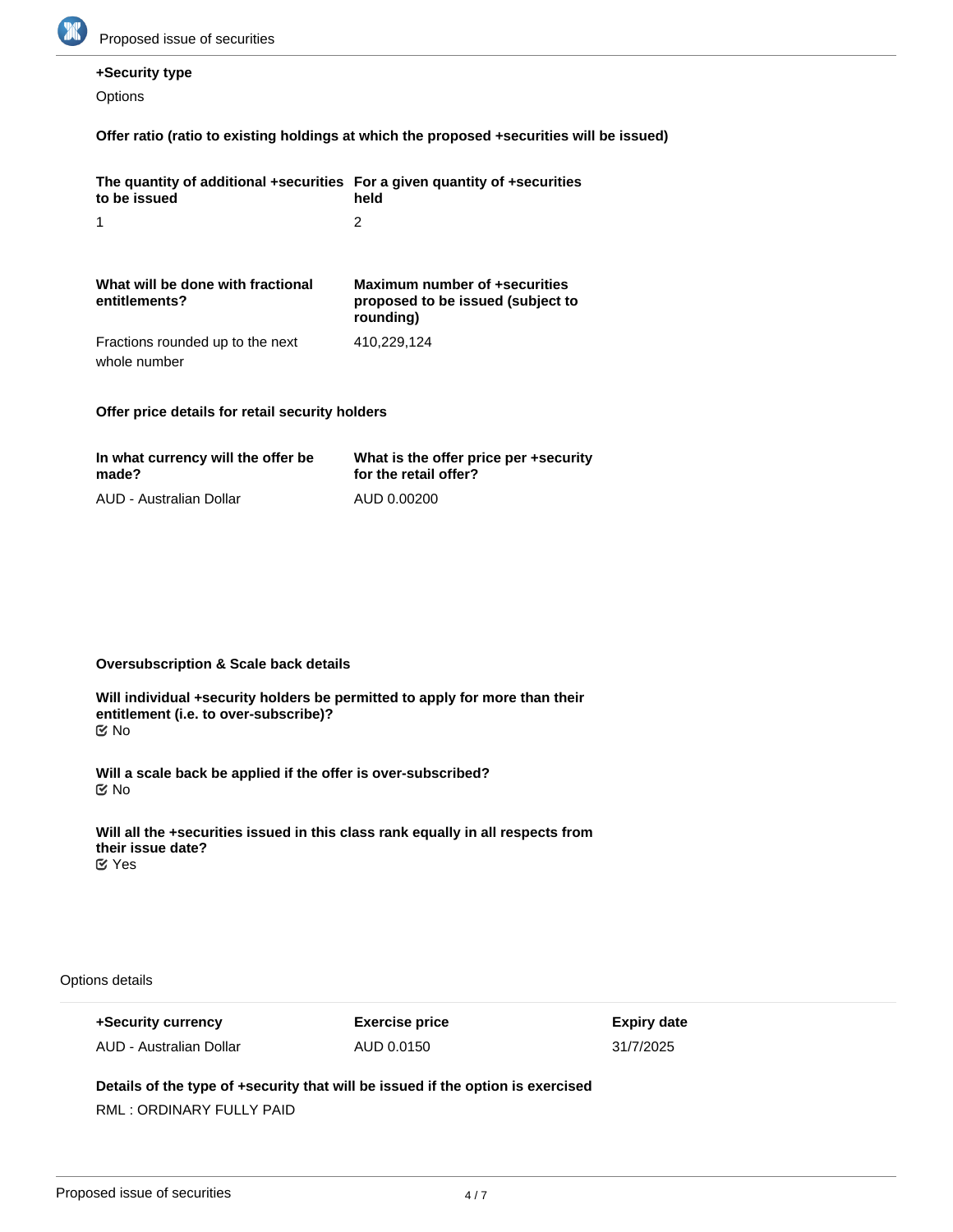

#### **Number of securities that will be issued if the option is exercised**

One RML share will be issued for each option exercised.

**Please provide a URL link for a document lodged with ASX setting out the material terms of the +securities proposed to be issued or provide the information by separate announcement.**

The terms of the options will be included in the options rights issue prospectus lodged on 25 May 2022.

Details of company options where holders entitled to participate in the offer

**ASX +security code and description** RMLOA : OPTION EXPIRING 30-JUN-2022

**Date Option must be exercised by** 31/5/2022

**ASX +security code and description**

RMLOB : OPTION EXPIRING 30-SEP-2023

**Date Option must be exercised by**

31/5/2022

Part 3C - Timetable

**3C.1 +Record date** 31/5/2022

**3C.2 Ex date**

30/5/2022

**3C.4 Record date**

31/5/2022

**3C.5 Date on which offer documents will be sent to +security holders entitled to participate in the +pro rata issue**

**3C.9 Trading in new +securities commences on a deferred settlement basis**

2/6/2022

**3C.6 Offer closing date**

8/7/2022

#### **3C.7 Last day to extend the offer closing date**

5/7/2022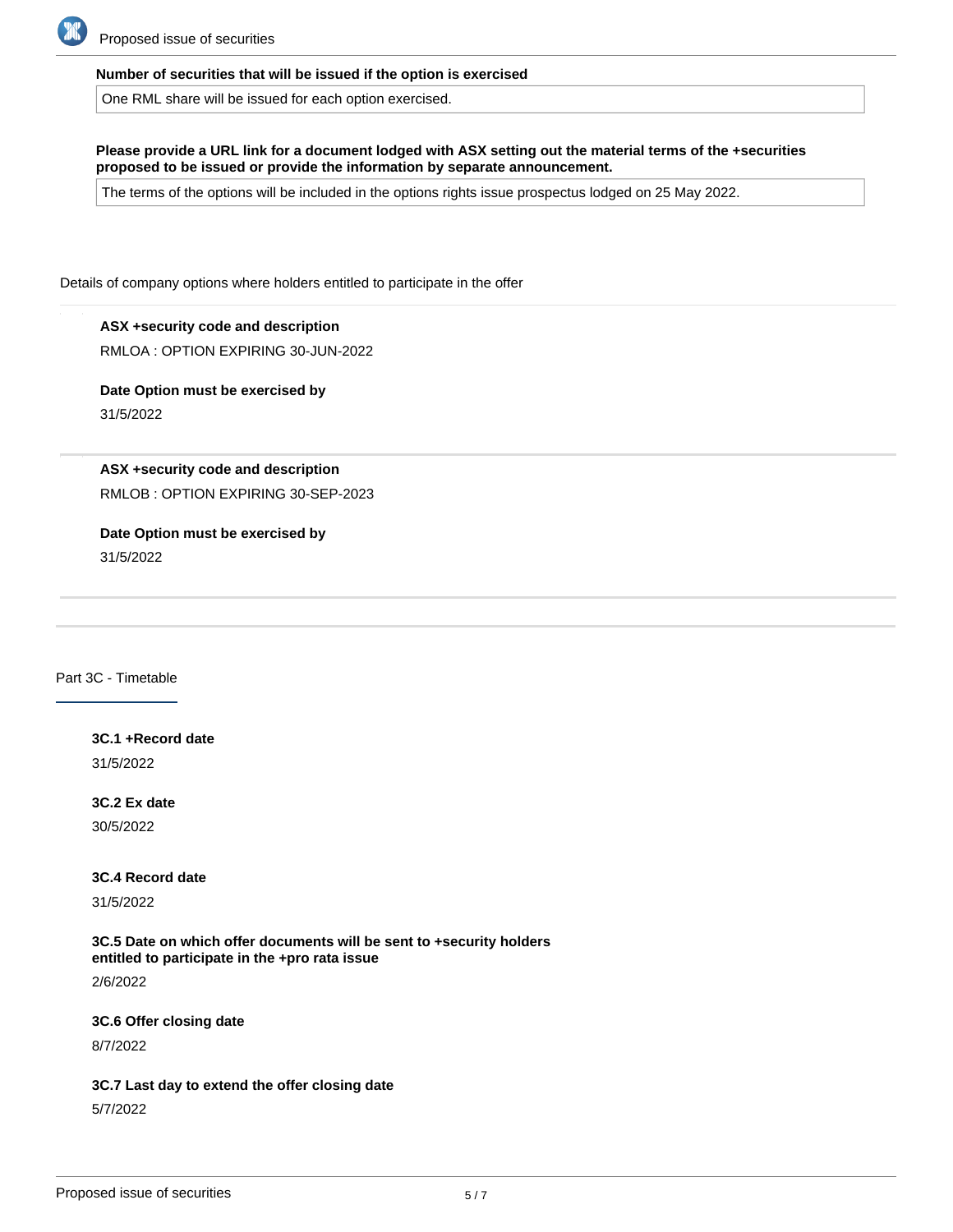

# **3C.9 Trading in new +securities commences on a deferred settlement basis**

11/7/2022

#### **3C.11 +Issue date and last day for entity to announce results of +pro rata issue**

14/7/2022

#### **3C.12 Date trading starts on a normal T+2 basis**

15/7/2022

#### **3C.13 First settlement date of trades conducted on a +deferred settlement basis and on a normal T+2 basis**

19/7/2022

Part 3E - Fees and expenses

**3E.1 Will there be a lead manager or broker to the proposed offer?** Yes

#### **3E.1a Who is the lead manager/broker?**

DealAccess

#### **3E.1b What fee, commission or other consideration is payable to them for acting as lead manager/broker?**

6% fee on shortfall placed paid in options - up to 24,613,748 options.

#### **3E.2 Is the proposed offer to be underwritten?** No

**3E.3 Will brokers who lodge acceptances or renunciations on behalf of eligible +security holders be paid a handling fee or commission?** No

#### **3E.4 Details of any other material fees or costs to be incurred by the entity in connection with the proposed offer**

Part 3F - Further Information

#### **3F.1 The purpose(s) for which the entity intends to use the cash raised by the proposed issue**

Exploration drilling at the 64North project, exploration at the Carrara Range project in the Northern Territory and for working capital purposes.

#### **3F.2 Will holdings on different registers or subregisters be aggregated for the purposes of determining**

**entitlements to the issue?**